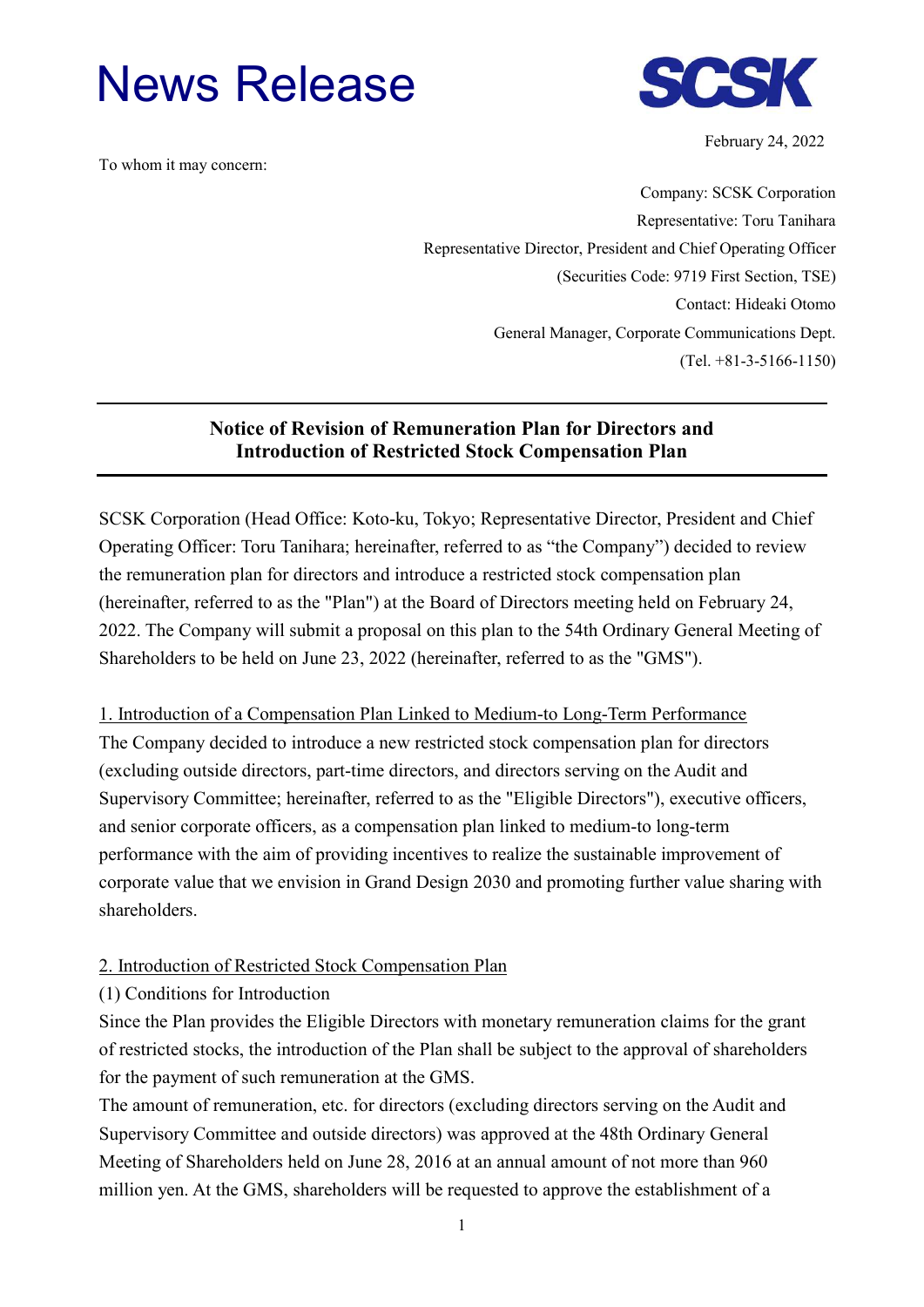remuneration limit for the Eligible Directors under the framework of such remuneration.

#### (2) Outline of the Plan

The grant of restricted shares to the Eligible Directors under the Plan shall be made by the method of issuing or disposing of our ordinary stocks by paying monetary remuneration claims, having such monetary remuneration claims contributed in kind.

The total number of the Company's ordinary stocks to be issued or disposed of under the Plan shall not exceed 100,000 shares per year, and the total amount of such compensation shall not exceed 150 million yen per year within the current monetary compensation amount (provided, however, that in the event the total number of our issued shares increases or decreases due to the consolidation of shares or the split of shares (including the gratuitous allotment of shares), the maximum number shall be adjusted in proportion to such ratio.)

In addition, the amount to be paid per share will be determined by the Board of Directors based on the closing price of our ordinary stock on the Tokyo Stock Exchange on the business day prior to the resolution of the Board of Directors on the date of issuance or disposition (if no transactions are consummated on the same day, the closing price on the most recent trading day prior to that date) to the extent that it is not particularly advantageous for the Eligible Directors. In order to realize the sharing of shareholder value, which is one of the purposes of the introduction of this Plan, over the medium to long term, the transfer restriction period is the period from the delivery date of the restricted stock to the date when the subject board retires from the position defined by our boards or other boards. The specific timing and allocation of payments to each target director will be determined by our Board of Directors. In addition, in granting the restricted stocks under the Plan, the Company and the Eligible Directors shall enter into an Allotment of Shares with Restriction on Transfer (hereinafter referred to as the "Allotment Agreement") with the contents of which the following matters shall be included.

①The Eligible Directors shall not transfer, pledge a security interest or otherwise dispose of the Eligible Directors during the period from the date of delivery of the restricted stocks until the date on which such Eligible Directors retire from their position as stipulated by the Board of Directors.

②In the event of a violation of laws and regulations, internal regulations, or this Allotment Agreement, or any other reason specified by the Board of Directors as a reason why it is appropriate to acquire such shares without consideration, the Company shall automatically acquire such shares without consideration.